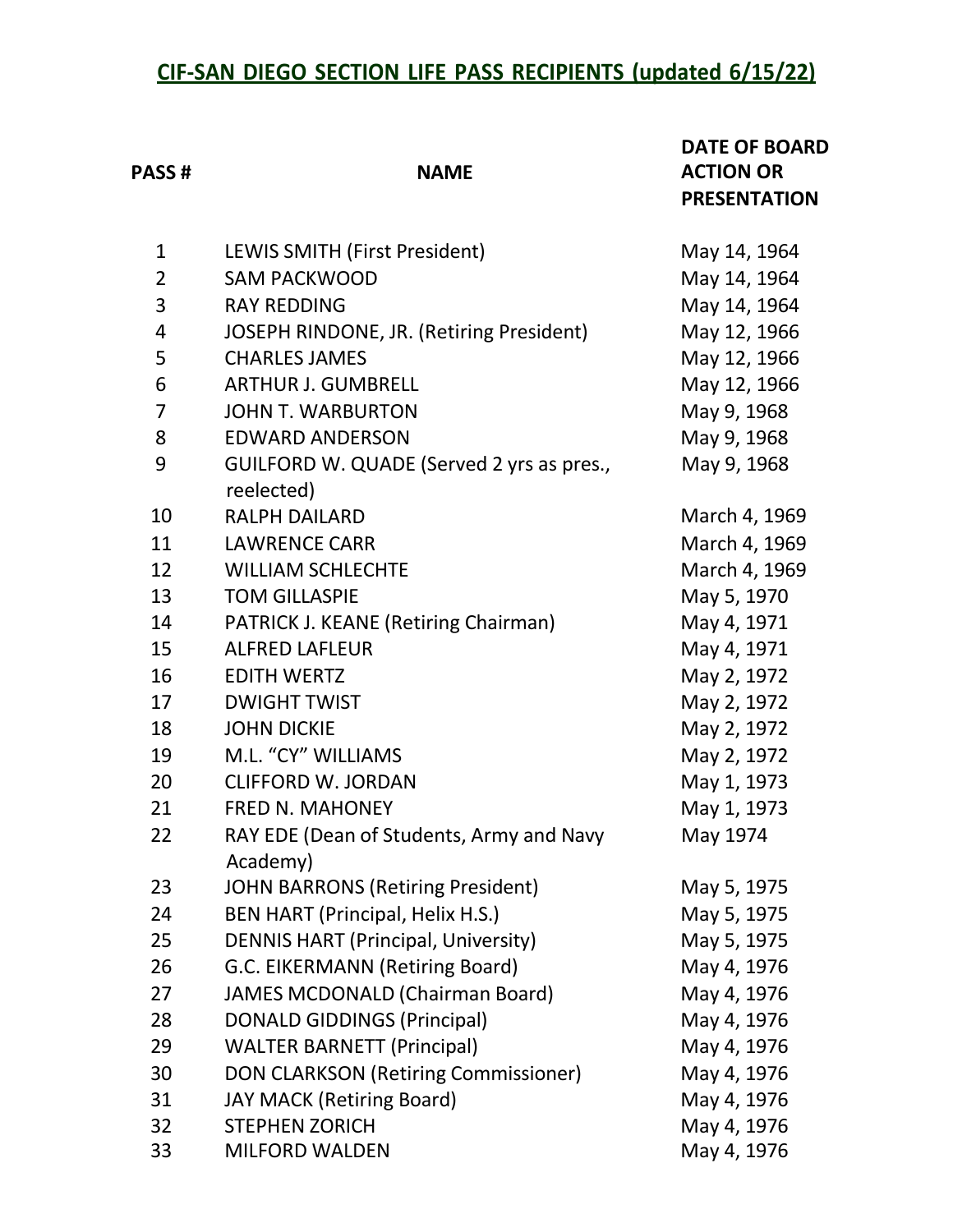| 34 | <b>RALPH PATRICK</b>                                              | May 4, 1976      |
|----|-------------------------------------------------------------------|------------------|
| 35 | <b>JAN JESSOP</b>                                                 | May 6, 1976      |
| 36 | <b>LES CASSIE</b>                                                 | January 1977     |
| 37 | <b>LOUIS BITTERLIN</b>                                            | October 4, 1977  |
| 38 | <b>WILLIAM DARTON (Principal, Sweetwater H.S.)</b>                | May 1, 1979      |
| 39 | <b>JOSEPH TORRES</b>                                              | May 1, 1979      |
| 40 | RALPH KELLOG (Superintendent, Retiring Board<br>Chairman)         | May 13, 1980     |
| 41 | JOHN APPEL, JR. (Principal, Marian Catholic H.S.)                 | May 12, 1981     |
| 42 | <b>GEORGE CAPATANO (Superintendent, Mt.</b><br>Empire USD)        | May 12, 1981     |
| 43 | <b>RALPH SKILES</b>                                               | January 12, 1982 |
| 44 | PHILLIP C. MORRELL (Retiring Principal, Granite<br>Hills H.S.)    | June 7, 1983     |
| 45 | RICHARD R. JACKSON (Retiring Board)                               | October 5, 1984  |
| 46 | FOREST M. FOUTS (Retired Superintendent and<br>Board)             | January 28, 1986 |
| 47 | ROBERT E. KING (Retired Asst. Supt. And Board<br>Chair)           | October 17, 1989 |
| 48 | <b>WILLIAM F. DAVIS (Administration, Grossmont</b><br>U.H.S.D.    | January 23, 1990 |
| 49 | ALBERT C. COOK (Retired Asst. Supt. And Board)                    | February 4, 1992 |
| 50 | JACK R. TEVAULT (Retired Superintendent and<br>Board)             | February 4, 1992 |
| 51 | DAVID BLUMENTHAL (Retired Superintendent<br>and Board)            | May 3, 1994      |
| 52 | WAYNE DEBATE (Dir. H.S. Athletics, Coord.<br>Council, S.D.U.S.D.) | May 3, 1994      |
| 53 | ROBERT THOMAS (Retired Superintendent and<br>Board)               | May 3, 1994      |
| 54 | <b>JAMES VLASSIS (Retired Principal)</b>                          | May 3, 1994      |
| 55 | DAVID WEST (Retired Superintendent and Board)                     | May 3, 1994      |
| 56 | JENNIE PORTER (Retired CIFSDS Executive<br>Secretary)             | October 18, 1994 |
| 57 | JOHN MAFFUCCI (Retired Athletic Director, Army<br>& Navy)         | October 18, 1994 |
| 58 | DON HAUGHT (Retired Superintendent and<br>Board)                  | October 18, 1994 |
| 59 | <b>THOMAS E. BYRNES (Retired State CIF</b><br>Commissioner)       | May 1995         |
| 60 | JUDITH ENDEMAN (Retired Superintendent and<br>Board)              | June 16, 1998    |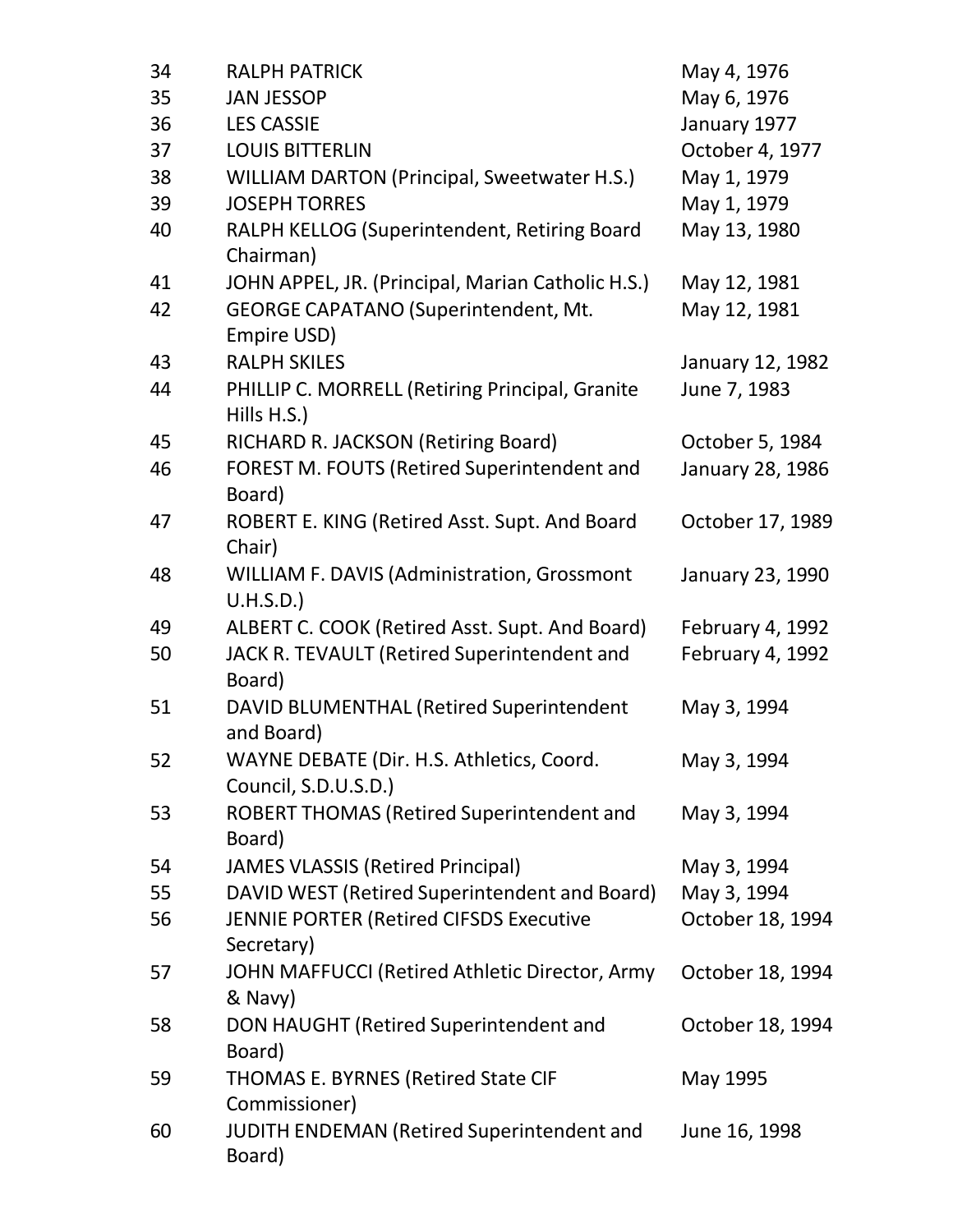| 61 | RENE TOWNSEND (Retired Superintendent,<br>Coronado USD and Board)                                            | June 16, 1998 |
|----|--------------------------------------------------------------------------------------------------------------|---------------|
| 62 | BILL FOX (Retired Director, San Diego USD. and<br>Coordinating. Council)                                     | June 15, 1999 |
| 63 | DON HAGEN (Retired Principal, Ramona H.S. and<br>Coordinating. Council)                                      | June 15, 1999 |
| 64 | JOSEPH MARUCA (Retired Superintendent,<br>Imperial USD and Board)                                            | June 15, 1999 |
| 65 | MARY ANNE STRO (Retired Principal, Sweetwater<br><b>UHSD and Coordinating Council)</b>                       | June 12, 2001 |
| 66 | RUSS BOEHMKE (Retired Principal, Conference<br>President, Grossmont UHSD and<br><b>Coordinating Council)</b> | June 12, 2001 |
| 67 | WILLIAM BERRIER (Retired Superintendent, San<br>Dieguito UHSD and Board)                                     | June 12, 2001 |
| 68 | <b>BRIAN HAGGERTY (Retired Director, San Diego</b><br>U.S.D., Coordinating Council, and Board)               | June 3, 2003  |
| 69 | TIM CUNNINGHAM (Retired Athletic Director,<br>Coach, Mira Mesa H.S.)                                         | June 7, 2004  |
| 70 | MICHAEL EDDY (Retired Administrator,<br>Grossmont UHSD, Coordinating Council, and<br>Board)                  | June 7, 2004  |
| 71 | <b>CHERYL ERNST (Retired Superintendent and</b><br>Board, Carlsbad U.S.D.)                                   | June 7, 2004  |
| 72 | RICHARD FRAGALE (Retired Superintendent and<br>Board, Central UHSD)                                          | June 7, 2004  |
| 73 | RICHARD GECK (Retired Administrator, Helix H.S.)                                                             | June 7, 2004  |
| 74 | TRIS HUBBARD (Retired Administrator,<br><b>Sweetwater UHSD and Coordinating Council)</b>                     | June 7, 2004  |
| 75 | <b>GARTH ISOM (Retired Superintendent, Brawley</b><br>UHSD and Board)                                        | June 7, 2004  |
| 76 | RICHARD KELLY (Retired Administrator,<br>University of San Diego H.S. and Board)                             | June 7, 2004  |
| 77 | RANAE SEAMAN (Retired Athletic Director,<br>Madison H.S.)                                                    | June 7, 2004  |
| 78 | DAVE THOENNES (Retired Coach, University of<br>San Diego H.S.)                                               | June 7, 2004  |
| 79 | JERRY WEBB (Retired Administrator and Coach,<br>Midway Baptist H.S.) and Coordinating<br>Council             | June 7, 2004  |
| 80 | <b>KENDALL WEBB (Retired CIFSDS Commissioner)</b>                                                            | June 7, 2004  |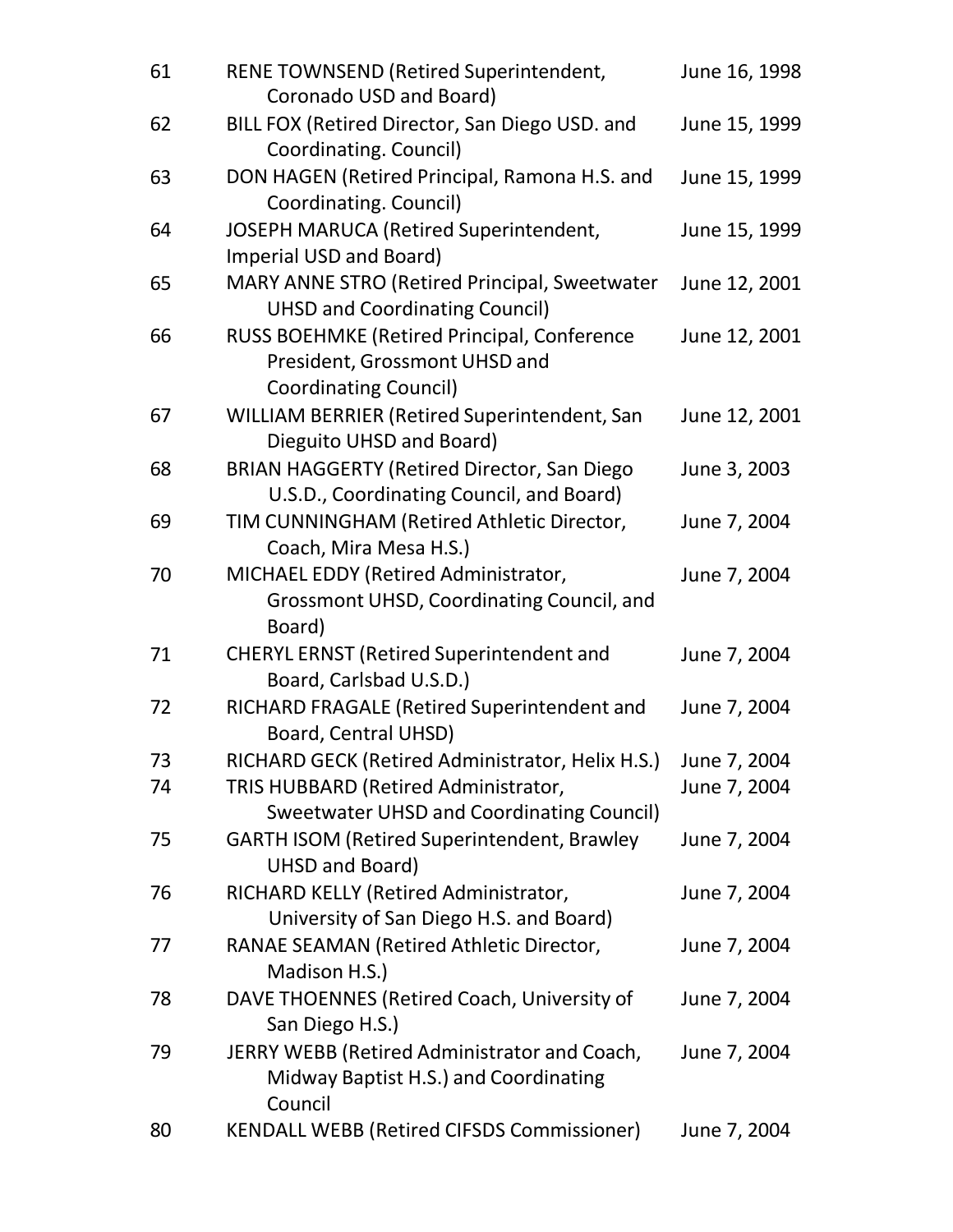| 81  | <b>BILL WHITAKER (Retired Coach, Saint Augustine</b><br>H.S.                                   | June 7, 2004 |
|-----|------------------------------------------------------------------------------------------------|--------------|
| 82  | JIM ARNAIZ (Retired Coach, Athletic Director,<br>Helix Charter H.S.)                           | June 7, 2005 |
| 83  | JACK ASHBY (Retired Coach, Athletic Director)                                                  | June 7, 2005 |
| 84  | MIKE BASALO (Retired Coach, San Pasqual H.S.)                                                  | June 7, 2005 |
| 85  | BILL DICKENS (Reporter, San Diego Union-<br>Tribune)                                           | June 7, 2005 |
| 86  | DAVID HUGHES (Retired Superintendent,<br><b>Escondido UHSD and Board)</b>                      | June 7, 2005 |
| 87  | DAVE HUNTER (Retired Coach, Administrator,<br>West Hills H.S.)                                 | June 7, 2005 |
| 88  | LARRY MAW (Retired Superintendent, San<br>Marcos USD and Board)                                | June 7, 2005 |
| 99  | DAVE MIDDLETON (Retired Coach, Central Union<br>H.S.                                           | June 7, 2005 |
| 90  | ALAN SACRISON (Retired Administrator,                                                          | June 7, 2005 |
|     | <b>Sweetwater UHSD and Coordinating Council)</b>                                               |              |
| 91  | CAROL STOWE (Retired Coach, Mira Mesa H.S.)                                                    | June 7, 2005 |
| 92  | TOM BARNETT (Retired Coach, Athletic Director,<br>Kearny H.S.)                                 | June 6, 2006 |
| 93  | STEVE BRAND (Sports Reporter, San Diego<br>Union-Tribune)                                      | June 6, 2006 |
| 94  | RUDY CASTRUITA (Superintendent, San Diego<br><b>County Schools)</b>                            | June 6, 2006 |
| 95  | <b>GARY CHAPMAN (Retired Coach, Administrator</b><br>Sweetwater UHSD) and Coordinating Council | June 6, 2006 |
| 96  | DAVE COWLES (Retired Superintendent, Vista<br><b>UHSD) and Board of Managers</b>               | June 6, 2006 |
| 97  | BENNIE EDENS (Retired Coach, Athletic Director,<br>Point Loma H.S.)                            | June 6, 2006 |
| 98  | JERRY LEININGER (Retired Principal, Poway USD)<br>and Coordinating Council                     | June 6, 2006 |
| 99  | HERB MEYER (Retired Coach, Athletic Director,<br>Oceanside USD) and Coordinating Council       | June 6, 2006 |
| 100 | BRIAN SMITH (Retired Coach, Administrator,<br><b>Grossmont UHSD) and Coordinating Council</b>  | June 6, 2006 |
| 101 | MIMI TEST (Retired Coach, Administrator,<br>Grossmont UHSD/Helix Charter)                      | June 6, 2006 |
| 102 | MARILYN WHEELER (Retired Superintendent,<br>Coronado USD) and Board of Managers                | June 6, 2006 |
| 103 | ROBBIN ADAIR (Retired Coach, Coronado H.S.)                                                    | June 5, 2007 |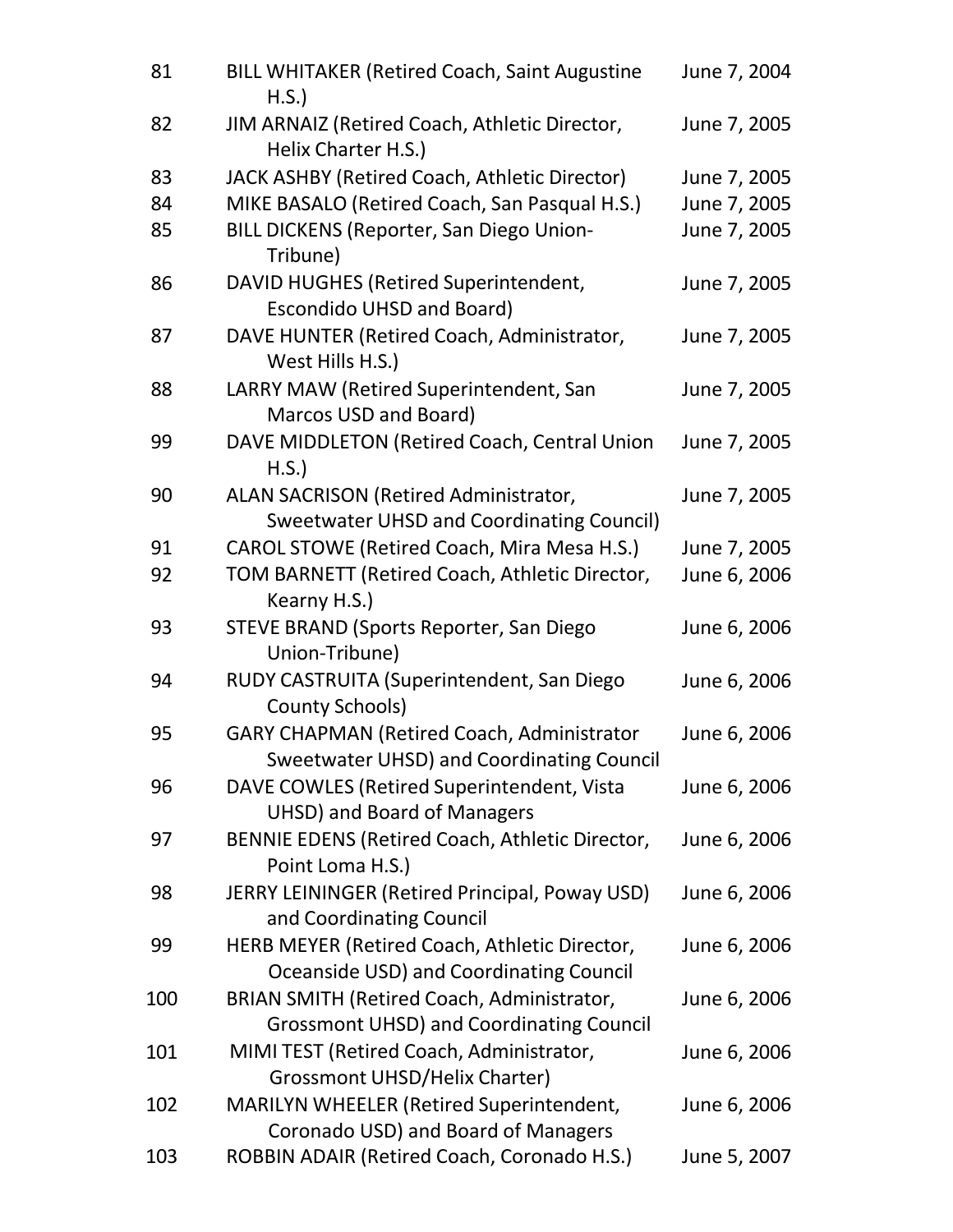| 104 | <b>BARBARA BROOKS (Retired Administrator, San</b><br>Diego USD and Coordinating Council)                 | June 5, 2007 |
|-----|----------------------------------------------------------------------------------------------------------|--------------|
| 105 | <b>OLIN ELLIOTT (Athletic Director, Mountain</b><br><b>Empire HS and Coordinating Council)</b>           | June 5, 2007 |
| 106 | <b>BARBARA LAYAYE (Retired Superintendent</b><br><b>Imperial USD and Board of Managers)</b>              | June 5, 2007 |
| 107 | MARK OCHSNER (Retired Coach, Athletic<br>Director, Rancho Bernardo HS and<br>Coordinating Council)       | June 5, 2007 |
| 108 | <b>ERNEST SMITH (Retired Principal, University City</b><br><b>HS and Coordinating Council)</b>           | June 5, 2007 |
| 109 | IGNACIO "NACHO" TORRES (Official - Baseball<br>and Volleyball)                                           | June 5, 2007 |
| 110 | MARY DANIELS (Retired Coach, Athletic Director,<br>Santana HS and Coordinating Council)                  | June 5, 2007 |
| 111 | SUSAN COYLE-(Retired Superintendent,<br>Coronado USD)                                                    | June 3, 2008 |
| 112 | JOE EVANGELIST (Retired Coach, Principal,<br>Southwest HS, El Centro)                                    | June 3, 2008 |
| 113 | <b>EMMA JONES (Retired Coach, Principal, Central</b><br>Union HS)                                        | June 3, 2008 |
| 114 | RAMON LEYBA (Sweetwater UHSD, Past member<br><b>Board of Managers)</b>                                   | June 3, 2008 |
| 115 | PEGGY LYNCH (Retired Superintendent, San<br>Dieguito UHSD and Board of Managers)                         | June 3, 2008 |
| 116 | <b>MERIDETH MARCUS (Retired Coach, Athletic</b><br>Director, San Pasqual HS and Coordinating<br>Council) | June 3, 2008 |
| 117 | DENNIS MCCLANAHAN (Retired Athletic Director,<br>Mt. Carmel HS)                                          | June 3, 2008 |
| 118 | PETER SCHIFF (Retired Superintendent, Ramona<br>USD and Board of Managers)                               | June 3, 2008 |
| 119 | RICK ASHBY (Retired Coach, Athletic Director -<br>San Marcos HS, and Coordinating Council                | June 9, 2009 |
| 120 | JOHN BAUMGARTEN (Retired Coach, Athletic<br>Director - Hilltop HS)                                       | June 9, 2009 |
| 121 | CARL FOCARELLI (Coach, Athletic Director -<br><b>Borrego Springs HS)</b>                                 | June 9, 2009 |
| 122 | <b>MARK MILLER (Retired Administrator - Poway</b><br><b>USD and Board of Managers)</b>                   | June 9, 2009 |
| 123 | JOHN RESCHERT (Retired Coach, Athletic<br>Director-Holtville HS Coordinating Council                     | June 9, 2009 |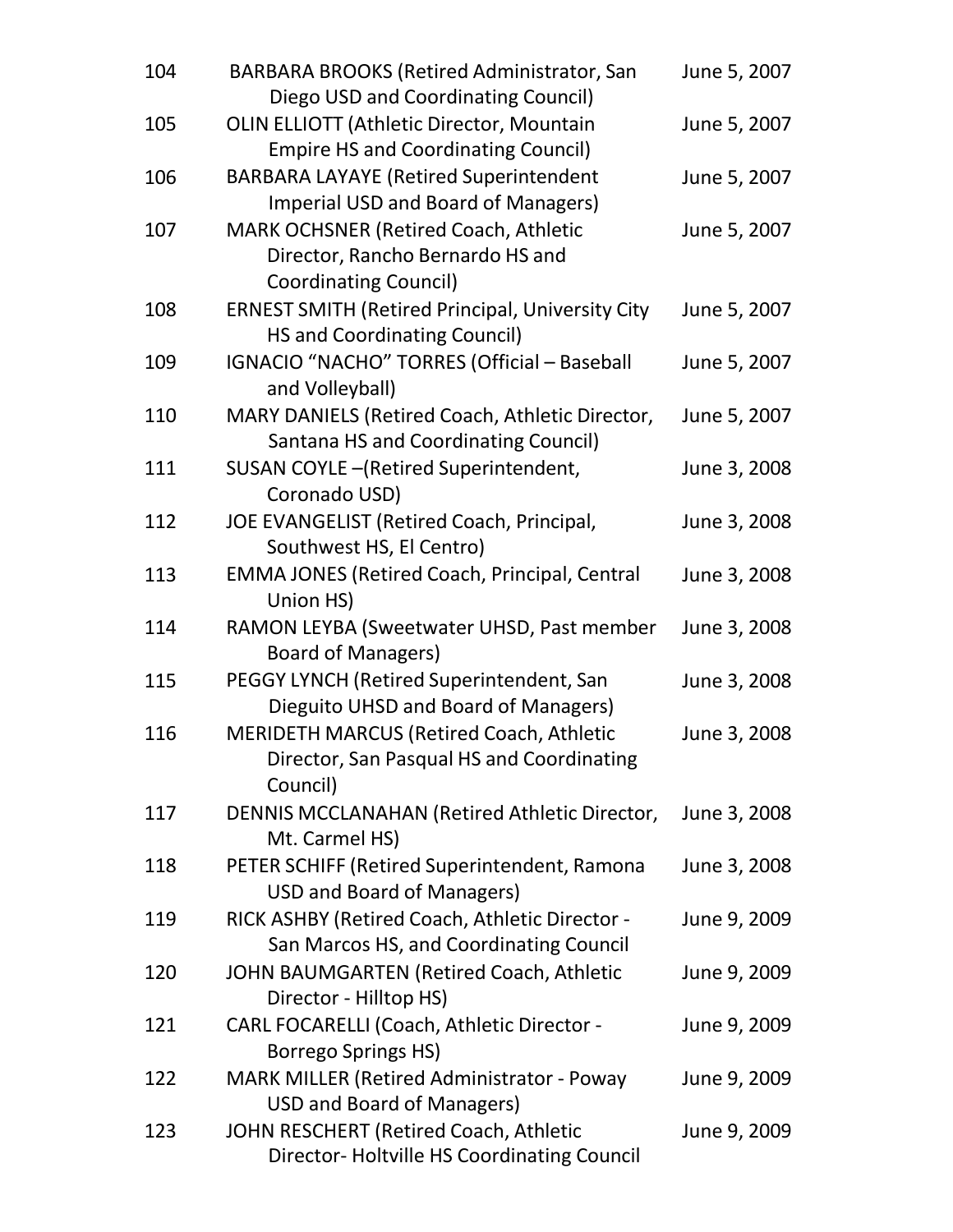|     | and Board of Managers)                                                       |              |
|-----|------------------------------------------------------------------------------|--------------|
| 124 | RICHARD SERRANO (Retired Coach - University                                  | June 9, 2009 |
|     | San Diego HS/Cathedral Catholic HS)                                          |              |
| 125 | <b>BOB HARMON (Retired Administrator - San</b>                               | June 9, 2009 |
|     | Marcos USD and Board of Managers)                                            |              |
| 126 | JOE BESS (Retired Athletic Director, Coach -                                 | June 8, 2010 |
|     | Ramona HS and Coordinating Council)                                          |              |
| 127 | JOHN DEVORE (Retired Principal - Olympian HS                                 | June 8, 2010 |
|     | and Coordinating Council)                                                    |              |
| 128 | <b>CHICK EMBREY (Football Coach - Escondido HS)</b>                          | June 8, 2010 |
| 129 | <b>STEVE MINER (Coach - Madison HS)</b>                                      | June 8, 2010 |
| 130 | <b>PATRICK MITCHELL (Retired Principal - Francis</b><br>Parker Upper School) | June 8, 2010 |
| 131 | ROBERT OLIVER (Coach - Serra HS and Scripps                                  | June 8, 2010 |
|     | Ranch HS)                                                                    |              |
| 132 | <b>RANDY PETERSON (Retired Athletic Director -</b>                           | June 8, 2010 |
|     | Palo Verde Valley HS and Board of                                            |              |
|     | Managers)                                                                    |              |
| 133 | <b>DOUG SMITH (Retired Principal - Helix Charter</b>                         | June 8, 2010 |
|     | HS)                                                                          |              |
| 134 | BILL TAMBURRINO (Coach - Ramona HS and                                       | June 8, 2010 |
|     | Coordinating Council)                                                        |              |
| 135 | LOIS CRAIG (Coach- Point Loma High School, Girls                             | June 7, 2011 |
|     | <b>Volleyball and Softball)</b>                                              |              |
| 136 | RICHARD DRAZ (Coach - Crawford High School,                                  | June 7, 2011 |
|     | Boys Water Polo and Swim & Diving)                                           |              |
| 137 | <b>STEVE EVANGELIST (Vice Principal)</b>                                     | June 7, 2011 |
| 138 | LARRY PEAR (Director of Athletics)                                           | June 7, 2011 |
| 139 | RAY ALVARADO (Athletic Director at Calexico                                  | June 7, 2011 |
|     | High School, Coordinating Council,                                           |              |
|     | Conference President)                                                        |              |
| 140 | EVI VALLES (Coach- Poway High School, Boys and                               | June 7, 2011 |
|     | Girls Tennis)                                                                |              |
| 141 | NABIL NOUJAIM (Coach- Central High School,                                   | June 7, 2011 |
|     | Soccer Official)                                                             |              |
| 142 | WILLIAM MCCLAUGHLIN (CIF-San Diego Section,                                  | June 7, 2011 |
|     | <b>Assistant Commissioner)</b>                                               |              |
| 143 | JEANETTE WALKER (CIF-San Diego Section,                                      | June 7, 2011 |
|     | <b>Executive Secretary)</b>                                                  |              |
| 144 | DENNIS ACKERMAN (CIF-San Diego Section,<br>Commissioner)                     | June 7, 2011 |
|     |                                                                              |              |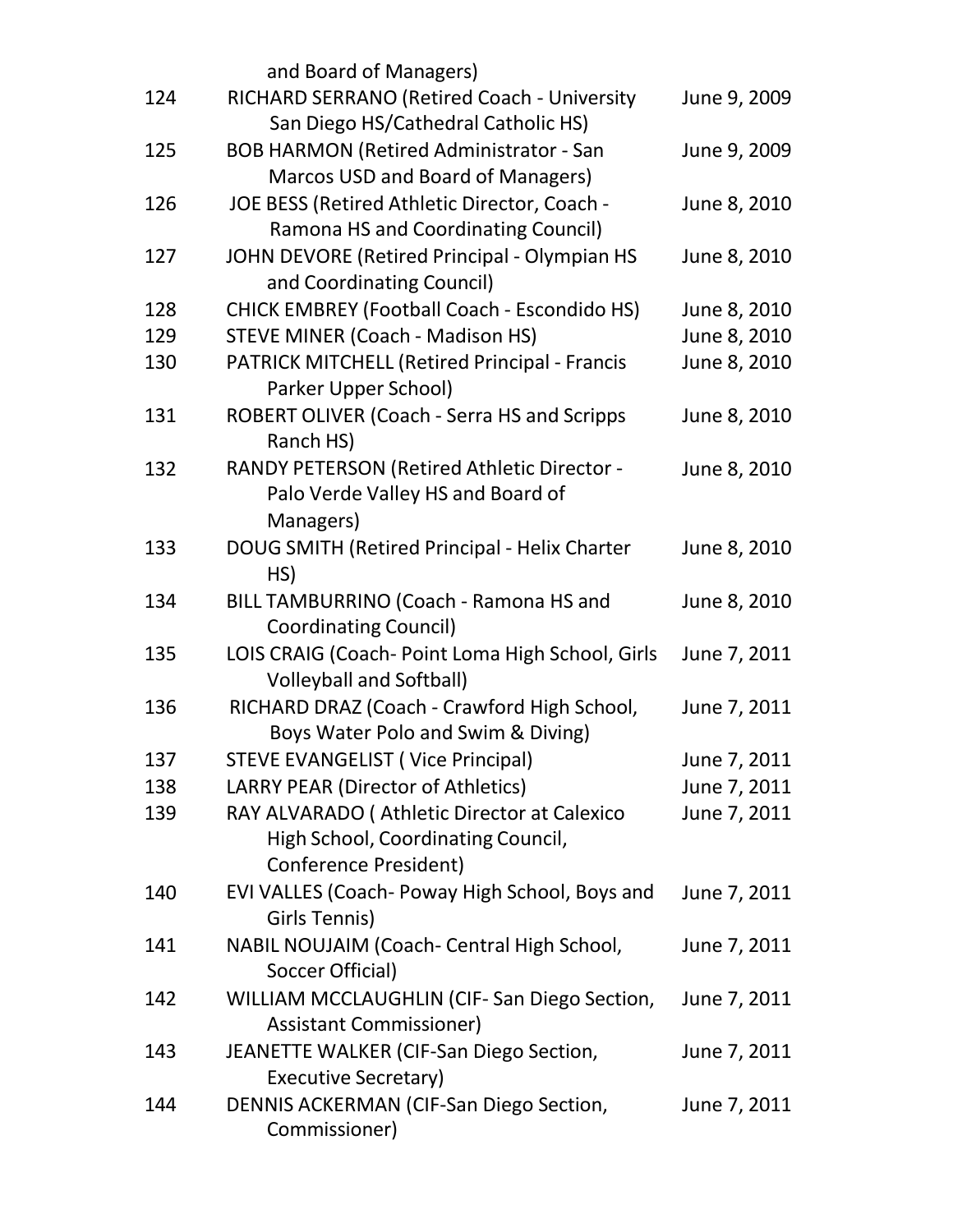| 145 | MIKE SALTZSTEIN (Swimming and Diving<br><b>Tournament Director)</b>                                                     | June 7, 2011 |
|-----|-------------------------------------------------------------------------------------------------------------------------|--------------|
| 146 | <b>RICHARD MALLIET (Wrestling Tournament</b><br>Director)                                                               | June 7, 2011 |
| 147 | MATT BALOUGH (Petco Park, CIFSDS Partner)                                                                               | June 7, 2011 |
| 148 | JOHN ROACH (Retiring Carlsbad Unified School<br>District, Superintendent)                                               | June 5, 2012 |
| 149 | DEBBIE AHRENSTEIN (Officials Assignor, Softball,<br><b>Coordinating Council)</b>                                        | June 5, 2013 |
| 150 | <b>BOB BISHOP (Coach, Madison High School)</b>                                                                          | June 5, 2013 |
| 151 | SCOTT FISHER (Principal, Poway High School and<br>N. County Conference President)                                       | June 5, 2013 |
| 152 | ED NELSON (Retiring Escondido Union High School<br>District, Superintendent and Board of<br>Managers)                   | June 5, 2013 |
| 153 | KEN NOAH (Retiring San Dieguito Union High<br>School District, Superintendent and Board of<br>Managers)                 | June 5, 2013 |
| 154 | <b>GREG RANNEY</b>                                                                                                      | June 5, 2013 |
| 155 | T.R. ROBERTSON (Retiring Teacher and ASB<br>Coordinator, Carlsbad High School,<br><b>Coordinating Council)</b>          | June 5, 2013 |
| 156 | <b>EDWARD BRAND (Retiring Sweetwater Union</b><br>High School District, Superintendent and<br><b>Board of Managers)</b> | June 4, 2014 |
| 157 | <b>JOSE GONZALES (Attorney, San Diego Unified</b><br>School District, Appeals Panel Member)                             | June 4, 2014 |
| 158 | <b>KEN HOLLY (Officials Assignor, Track and Field)</b>                                                                  | June 4, 2014 |
| 159 | DAN KUIPER (Athletic Director, Francis Parker,<br>Leaguing Committee, and Coordinating<br>Council)                      | June 4, 2014 |
| 160 | DALE MITCHELL (Retiring Fallbrook Union<br>High School District, Superintendent and<br><b>Board of Mangers)</b>         | June 4, 2014 |
| 161 | LOU OBERMEYER (Retiring Valley-Pauma<br>Unified School District, Superintendent and<br><b>Board of Managers)</b>        | June 4, 2014 |
| 162 | RON PIETILA (Athletic Director, Coach, and<br>Tournament Director, Soccer)                                              | June 4, 2014 |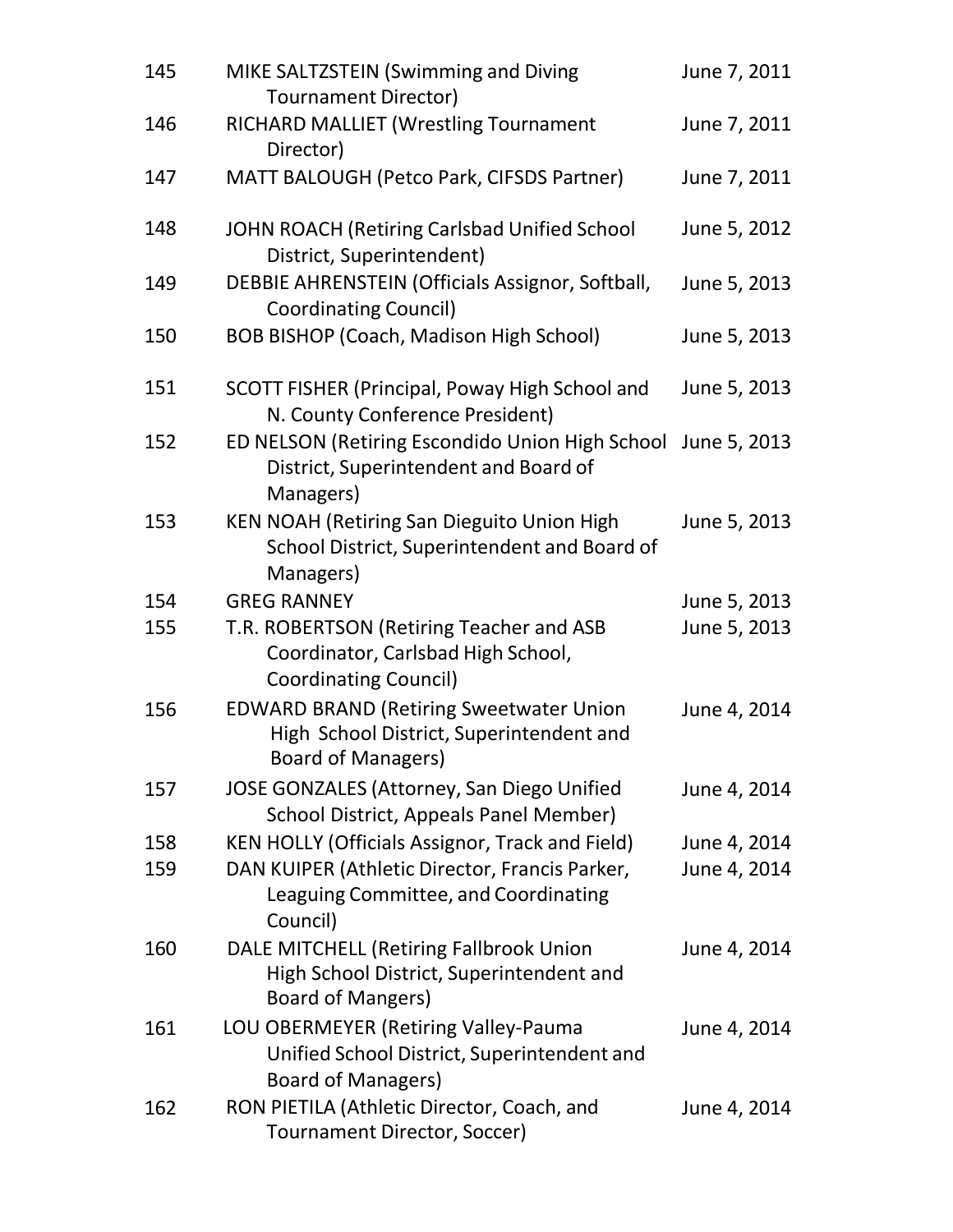| 163 | LARRY PERONDI (Retiring Oceanside Unified High<br>School District, Superintendent, and Board of<br>Manager)                                                    | June 4, 2014 |
|-----|----------------------------------------------------------------------------------------------------------------------------------------------------------------|--------------|
| 164 | DANA SHELBURNE (Administrator and<br><b>Coordinating Council)</b>                                                                                              | June 4, 2014 |
| 166 | <b>LILLIAN ADAMS (Oceanside Unified School</b><br>District, Board Member)                                                                                      | June 3, 2015 |
| 167 | <b>BILL GERKEN (Retired Athletic Administrator,</b><br>Mater Dei Catholic)                                                                                     | June 3, 2015 |
| 168 | <b>BOB MERCHANT (Retired Officials Assignor,</b><br>Baseball)                                                                                                  | June 3, 2015 |
| 169 | ZACH PECK (Retired Athletic Director, Coordinating<br>Council, Teacher, Grossmont Union High<br><b>School District)</b>                                        | June 3, 2015 |
| 170 | <b>BRUCE WARD (Retired Director of Athletics, PE</b><br>and Health, San Diego Unified School<br>District)                                                      | June 3, 2015 |
| 171 | MIKE DOLAN (Retired Educator, Football<br>Coach, San Pasqual High School, and CIF<br><b>Tournament Director)</b>                                               | May 25, 2016 |
| 172 | BILL CAHOONE (Retired Educator, Basketball,<br>Golf, and Football Coach, La Jolla Country<br>Day)                                                              | May 25, 2016 |
| 173 | JEFFEY FELIX (Retiring Coronado Unified School<br>District, Superintendent, CIFSDS Board<br>Chairperson, Executive Committee<br>Member, and Board of Managers) | May 25, 2016 |
| 174 | <b>ROBERT GRAEFF (Retiring Ramona Unified School</b><br>District, Superintendent, and Board of<br>Manager)                                                     | May 25, 2016 |
| 175 | RICK SCHMITT (San Dieguito Union High School<br>District, Superintendent, and Board of<br>Manager)                                                             | May 25, 2016 |
| 176 | MIKE LEWIS (Retiring Helix Charter High School.<br>School Executive Director, Educator, and<br><b>Retired Board of Manager)</b>                                | May 25, 2016 |
| 177 | <b>RALF SWENSON (Retiring Grossmont Union High)</b><br>School District, Superintendent, and Board of<br>Manager)                                               | May 25, 2016 |
| 178 | DWIGHT MC DONALD (Retiring Crawford High<br>School Girls Basketball Coach)                                                                                     | May 25, 2016 |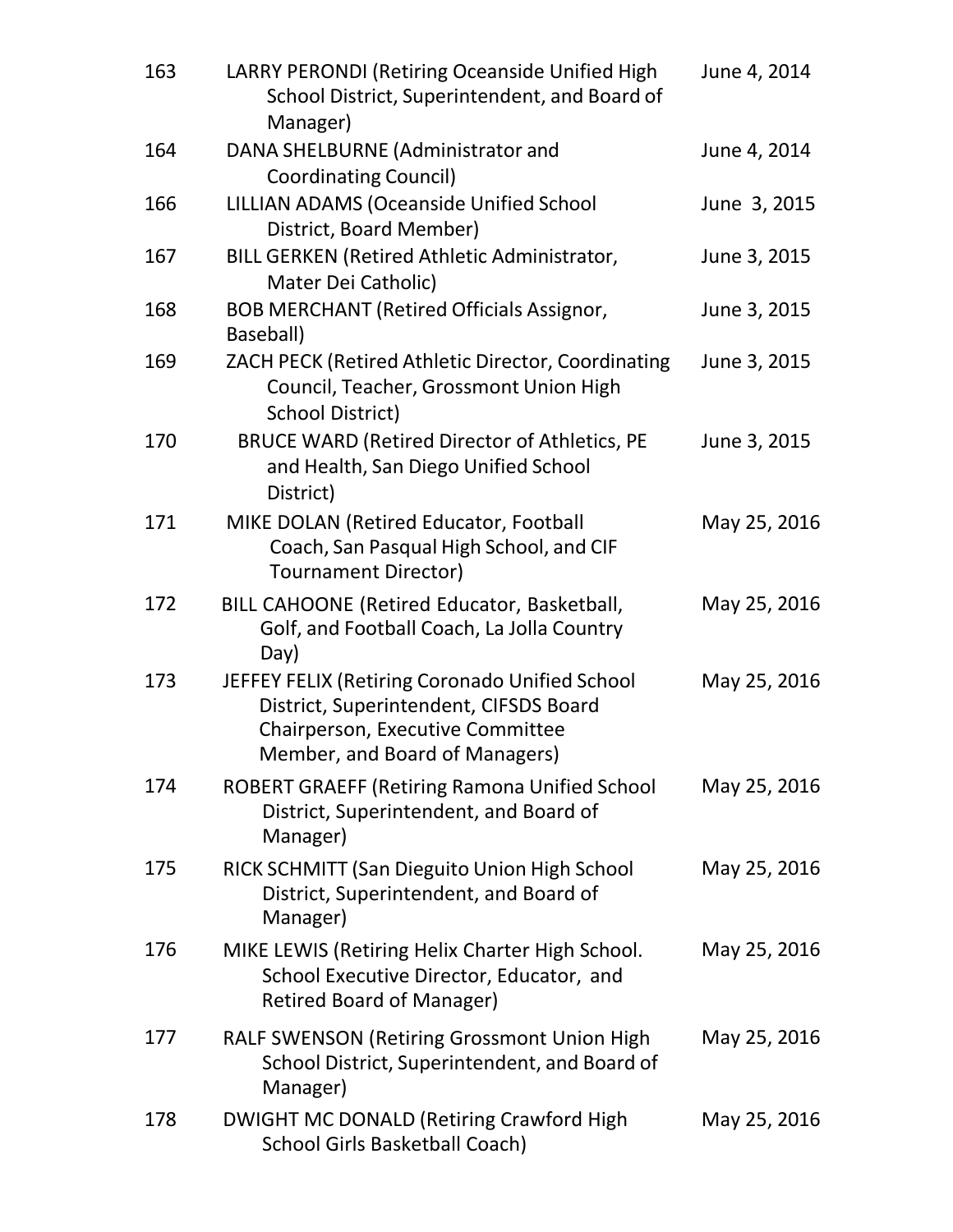| 179 | DENNIS SNYDER (Escondido High School, Founder,<br>and Coach)                                                                                                                                                  | May 25, 2016 |
|-----|---------------------------------------------------------------------------------------------------------------------------------------------------------------------------------------------------------------|--------------|
| 180 | NED BLASS (Retired Educator, Mount Miguel and<br>Valhalla High School Wrestling Coach)                                                                                                                        | May 24, 2017 |
| 181 | <b>CLARK GILBERT (Retiring Tri-City Christian</b><br>Superintendent, Educator and Past<br><b>Coordinating Council Member)</b>                                                                                 | May 24, 2017 |
| 182 | ANN MENNA (Retiring Scripps Ranch High School,<br>Principal, Educator, and Coordinating<br>Council Member)                                                                                                    | May 24, 2017 |
| 183 | HARRY SHELTON (Retiring Morris High School,<br>Principal, Educator, and Coordinating<br>Council Member)                                                                                                       | May 24, 2017 |
| 184 | MELINDA BLADE (Retired Our Lady of Peace,<br>Athletic Director, Educator, and Basketball<br>Coach)                                                                                                            | May 24, 2017 |
| 185 | <b>TERRY KOK (Retiring Calvin Christian School,</b><br>Superintendent, Executive Committee, and<br>Board of Manager)                                                                                          | May 24, 2017 |
| 186 | SUZANNE O'CONNELL (Retiring Carlsbad Unified<br>School District, Deputy Superintendent,<br>Executive Committee, and Board of<br>Manager)                                                                      | May 24, 2017 |
| 187 | DAVE BARRETT, (Retired Educator, Oceanside<br>High School, Athletic Director, and Football<br>Coach)                                                                                                          | May 29, 2018 |
| 188 | CHARLES CAMARATA, MD., (Retired Sports and<br>Family Physician, and CIFSDS Sponsor)                                                                                                                           | May 29, 2018 |
| 189 | <b>STEVE CATO (Retired Educator, Holtville Unified</b><br>School District, and Board of Manager)                                                                                                              | May 29, 2018 |
| 190 | DUANE COLEMAN, ED.D., (Retiring Oceanside,<br>Unified School District, Superintendent,<br><b>Executive Committee, and Board of</b><br>Manager)                                                                | May 29, 2018 |
| 191 | <b>STEVE COOVER (Retired Educator, Grossmont</b><br>Union High School District, Football Officials<br>Association, and, State Football Rules<br>Interpreter)                                                  | May 29, 2018 |
| 192 | MIKE DOLAN (Retired Educator, Football Coach,<br><b>CIFSDS Football Tournament Director, High</b><br><b>School Sports Association, and Coaching</b><br>Legends Committee, Distinguished Service<br>Recipient) | May 29, 2018 |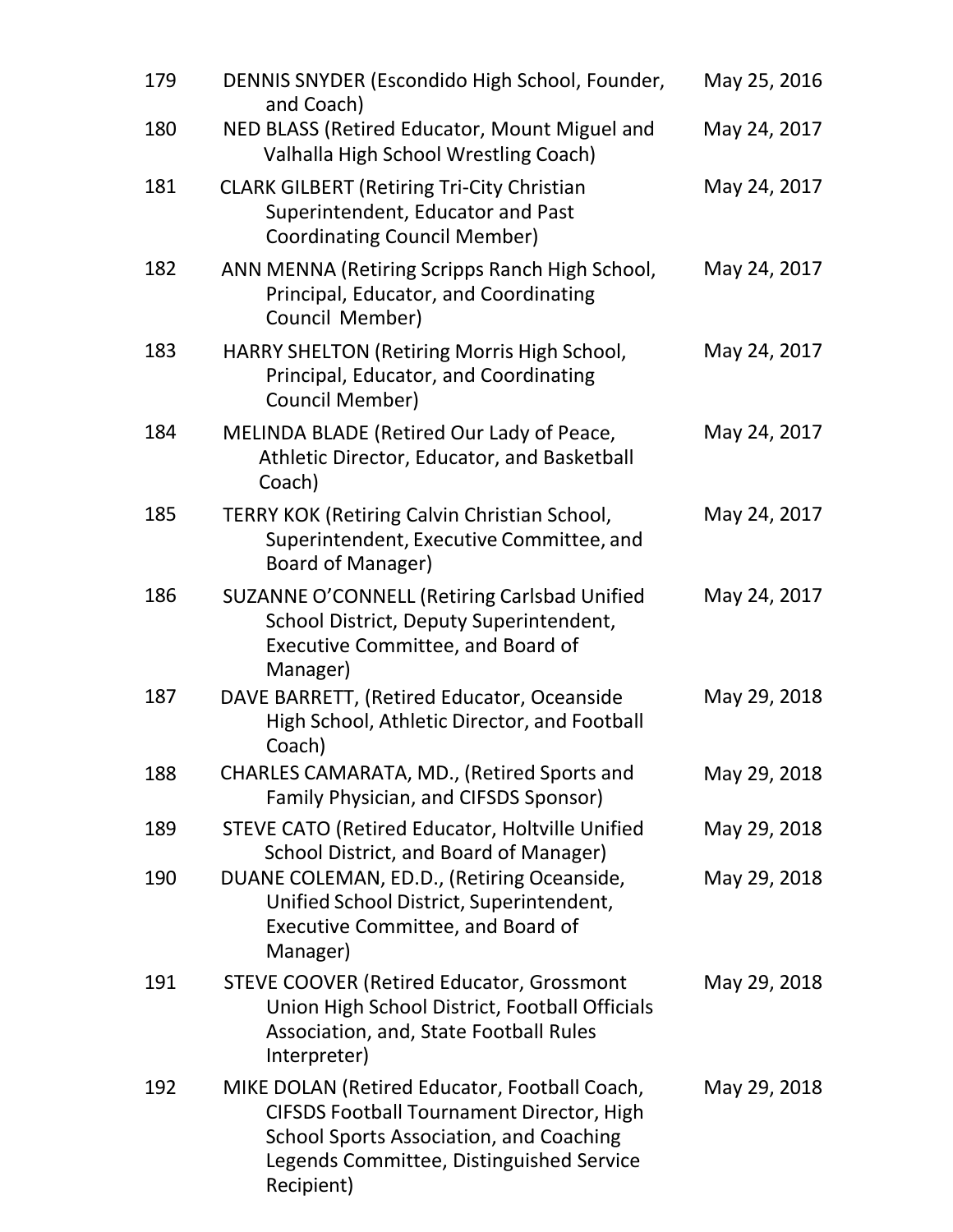| 193 | ALMA JIMENEZ, (Retired Classified Employee,<br>Southwest High School)                                                                                                             | May 29, 2018 |
|-----|-----------------------------------------------------------------------------------------------------------------------------------------------------------------------------------|--------------|
| 194 | <b>CARLTON HOGGARD (Retired CIF-San Diego</b><br>Section, Operations and Events Coordinator)                                                                                      | May 29, 2018 |
| 195 | <b>GEORGE MILKE (Retired Educator, Mater Dei</b><br>Catholic High School)                                                                                                         | May 29, 2018 |
| 196 | <b>MARIA OLIVER (Retiring Athletic Secretary,</b><br><b>Cathedral Catholic High School)</b>                                                                                       | May 29, 2018 |
| 197 | <b>KEN PUTNAM (Retired Educator, Mission Hills</b><br>High School, Athletic Director, and Baseball<br>Coach)                                                                      | May 29, 2018 |
| 198 | TIM TYLER (Retired Educator, Hilltop High School<br>Wresting and Softball Coach, CIF Wrestling<br>and Softball Tournament Director)                                               | May 29, 2018 |
| 199 | <b>STEVE WAVRA (Retired Educator)</b>                                                                                                                                             | May 29, 2018 |
| 200 | RANDY WRIGHT (Retired Educator, Mount Carmel<br>High School, and Athletic Director)                                                                                               | May 29, 2018 |
| 201 | <b>STEVE BOYLE (Retiring Escondido Union High</b><br>School District, Superintendent, Executive<br>Committee, CIF State Federated Council, and<br><b>Board of Manager Member)</b> | May 10, 2019 |
| 202 | TRISH DOLAN (Retired Educator, Co- CIFSDS<br>Football Tournament Director, High School<br>Sports Association, and Coaching Legends<br>Committee)                                  | May 10, 2019 |
| 203 | ED BURKE (Retired Educator, Torrey Pines High<br>School, and Head Football Coach                                                                                                  | May 10, 2019 |
| 204 | <b>EMILY ORTIZ-WICHMAN (Oceanside Unified High</b><br>School District, High School, Retired Board<br>Member                                                                       | May 10, 2019 |
| 205 | HECTOR ESPINOZA (Retired Administrator,<br>Eastlake High School, Sweetwater Union<br>High School District)                                                                        | May 10, 2019 |
| 206 | DALE RAMEY (Wrestling Official and Wrestling<br>Assignor of the Imperial Valley)                                                                                                  | May 10, 2019 |
| 207 | DIANNA CARBERRY, ED.D., (Retired Administrator,<br><b>Sweetwater Union High School District)</b>                                                                                  | May 10, 2019 |
| 208 | MIKE STEPHENSON (Retired Administrator,<br>and Athletic Director, Saint's High School                                                                                             | May 10, 2019 |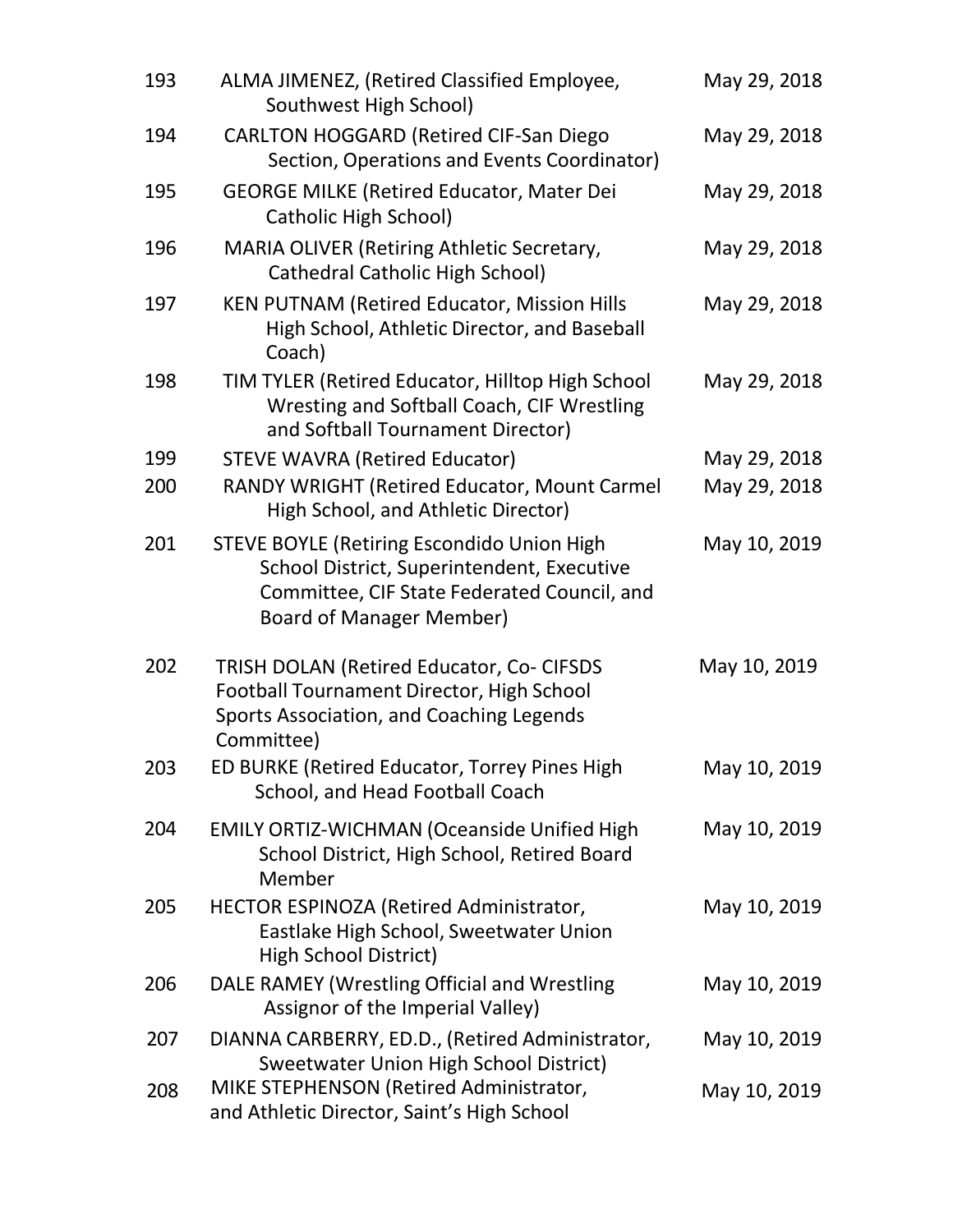| 209 | JERRY SCHNIEPP (Retiring CIFSDS Commissioner, CIF State<br>Executive Committee Member, Administrator,<br>Educator, and Coach)                                                                                                                     | May 20, 2020 |
|-----|---------------------------------------------------------------------------------------------------------------------------------------------------------------------------------------------------------------------------------------------------|--------------|
| 210 | JOHN LABETA (Retiring CIFSDS Asst. Commissioner Athletic<br>Administrator, Athletic Director, and Coach)                                                                                                                                          | May 20, 2020 |
| 211 | KATHY GRANGER ED.D. (Retiring Mount Empire,<br>Unified School District, Superintendent, and<br>Board of Manager)                                                                                                                                  | May 20, 2020 |
| 212 | SANDY NOUJAIM (Retired Educator, Central Union High<br>School, Athletic Director, Central Union High School<br>District, Coordinating Council Member and Past-Chair)                                                                              | May 20, 2020 |
| 213 | PEGGY BROSE (Retired Educator, Rancho Bernardo High<br>School, Athletic Director, Coach, Poway Unified<br><b>School District)</b>                                                                                                                 | May 19, 2021 |
| 214 | TOM HELMANTOLER (Retired Educator, Coordinating<br>Council Member, and Southern Conference<br>Consultant)                                                                                                                                         | May 19, 2021 |
| 215 | DR. KAREN JANNEY, ED.D. (Retired Superintendent, Sweet<br>Water Union High School District, Board of Managers,<br>and Executive Committee Member)                                                                                                 | May 19, 2021 |
| 216 | MR. JEFF OLIVERO (Retired Administrator, Principal,<br>Athletic Director, Coach, University High School, San<br>Diego Unified School District)                                                                                                    | May 19, 2021 |
| 217 | MR. RON SHANE (Retired Educator, Coach, Track & Field<br>Advisory Representative, Central Union High School<br>District)                                                                                                                          | May 19, 2021 |
| 218 | NANCY ACERRIO (Retired Educator, Hilltop High School,<br>Athletic Director, Sweetwater Union High School<br>District, Coordinating Council Member, Executive<br>Committee Member, Board of Managers Member,<br>and CIF State Executive Committee) | May 31, 2022 |
| 219 | STAN BICKLEY, (Retired Educator, Athletic Director,<br>Tri City Christian School)                                                                                                                                                                 | May 31, 2022 |